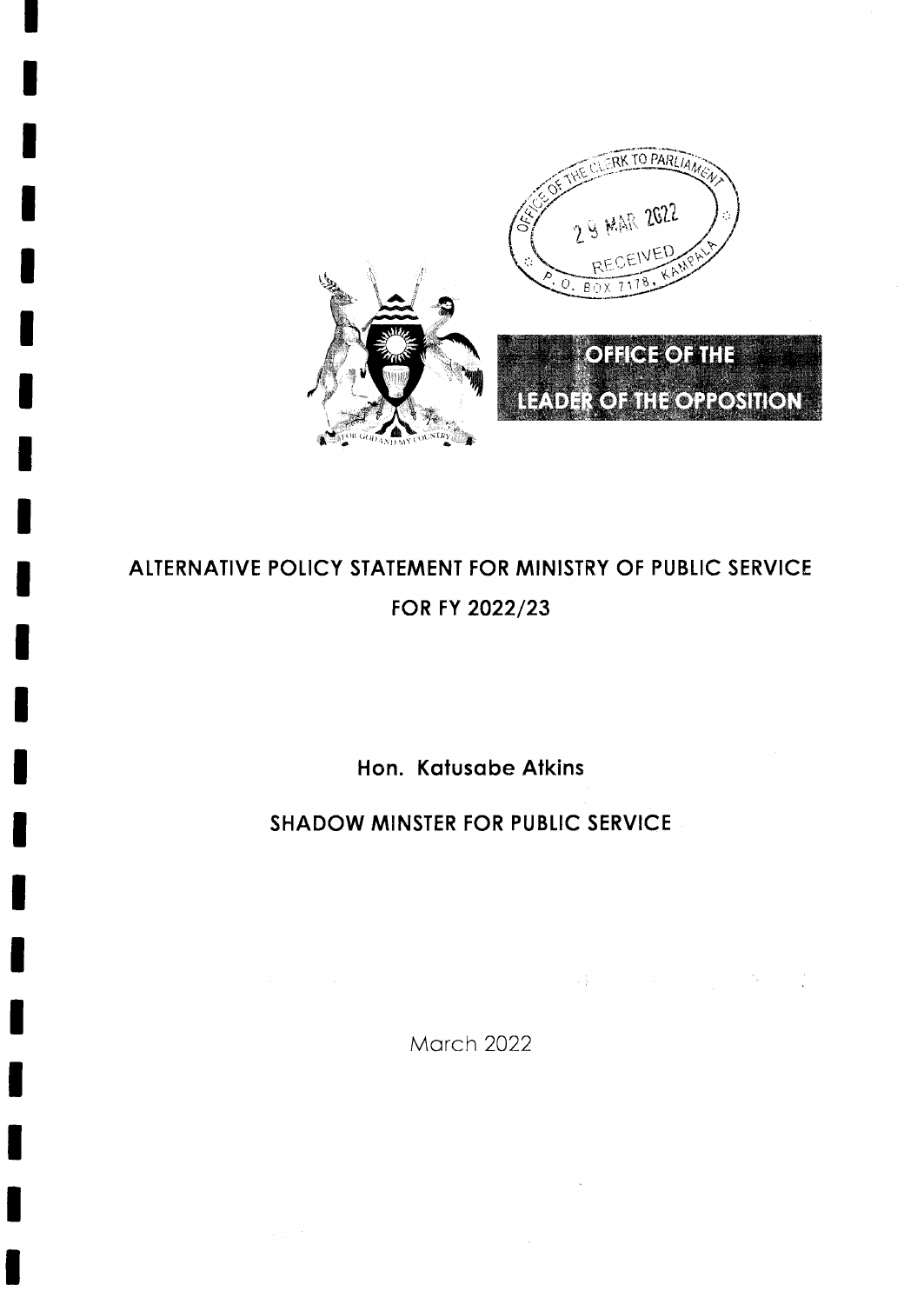# **Table of Contents**

H

I

| Legal Provisions for Presenting Alternative Policy Statement 4<br>1.1. |
|------------------------------------------------------------------------|
| 1.2.                                                                   |
| 1.3.                                                                   |
|                                                                        |
|                                                                        |
| 2.1.1. Overview of the Budget Allocation Trend and Projections for FY  |
| 2.1.2.                                                                 |
|                                                                        |
|                                                                        |
| 2.1.5. Compliance With The Parliamentary Recommendations on The NBFP   |
|                                                                        |
| 3.                                                                     |
| 4.                                                                     |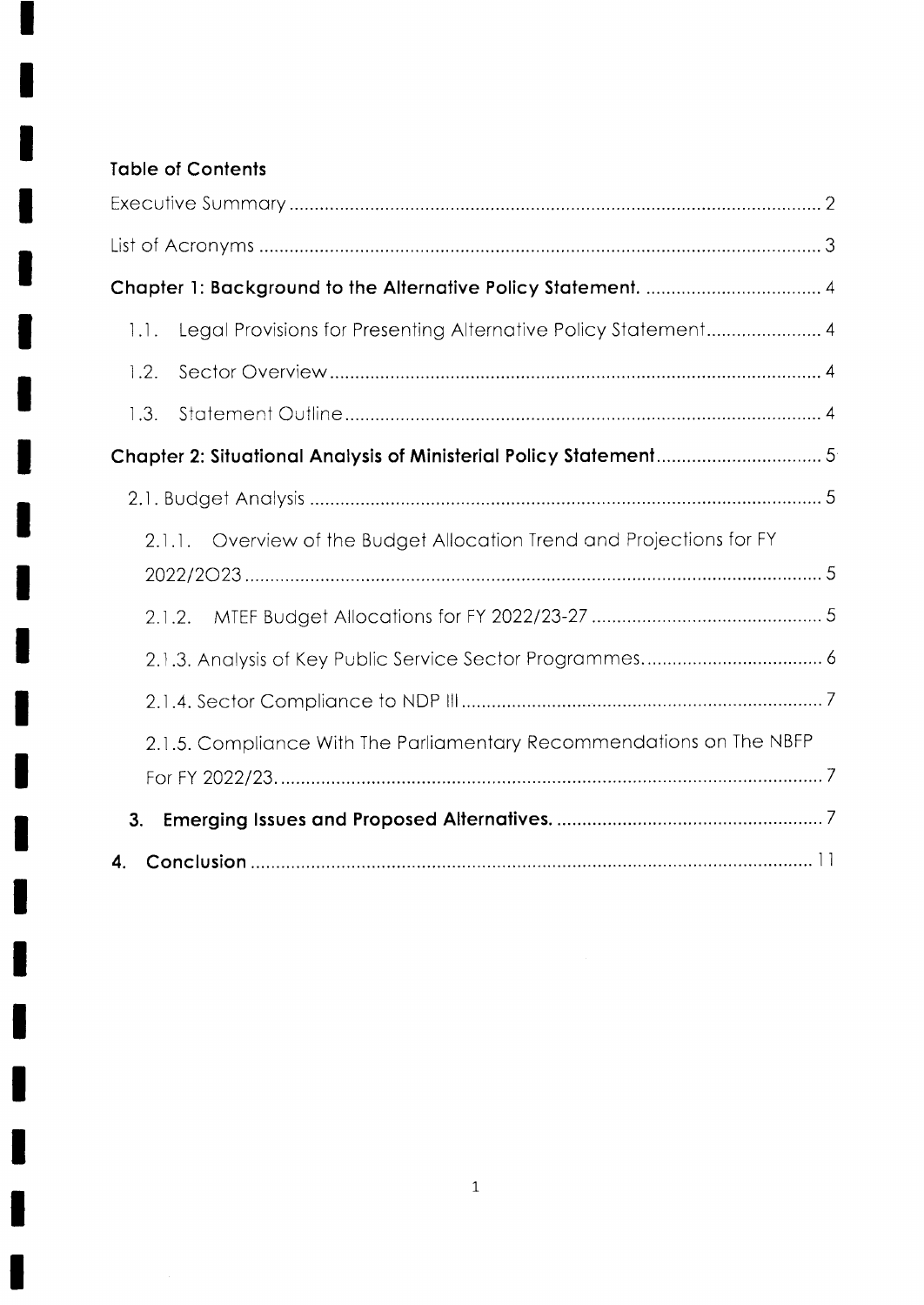#### **Executive Summary**

Section 6E (2) of the Administration of Parliament (Amendment) Act, 2006 empowers Shadow Ministers to present Alternative Policy statement on the floor of Parliament. Parliament. The Public Service has its programmes budgeted under the Vote 005 Ministry of Public Service and Vote 146 Public Service Commission. The Public Service a sector, slow operationalization of newly established administrative structures due to lack of Structures.

Over years, the Public Service been characterised by corruption tendencies exhibited in ghost pension scums, failure to conduct appraisals for public servants causing performance issues, high numbers of civil servants in acting capacities, slow implementation of rationalization of government agencies, limited efforts to build the capacity of planning units within government, gender inequality in recruitment, non-existent District Service Commissions (DSC) in some District Local Governments (DLGs), salary imbalances among others. This hinders the performance of persons and services delivery. The alternative Propositions focuses on

The Alternative Policy Statement advances that Government should fast track the rationalisation process to stop the uncertainty that currently exists in a number of government agencies, Parliament should task MoLG, MoPS and Public service commission to, NIRA and the Ministry of Public service IPPS should be interlinked so as to identify any data mismatch.

The Ministry of Public Service is mandated to develop, manage and supervise the implementation of human resource functions and structures for public servants. While Public Service Commission is mandated to appoint, promote and discipline persons holding public service offices.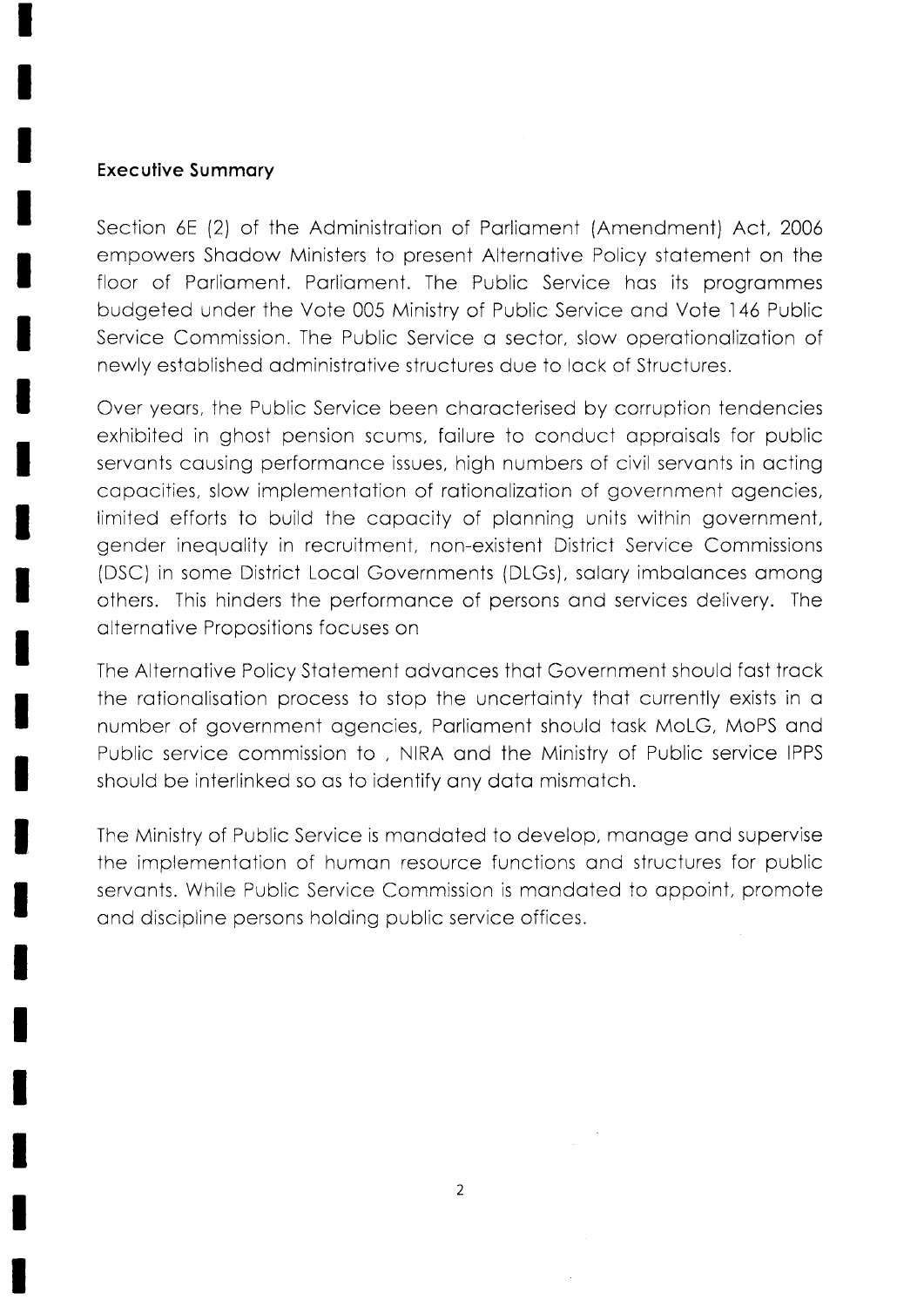# List of Acronyms

I

| Bn            | <b>Billions</b>                                        |
|---------------|--------------------------------------------------------|
| <b>DDP</b>    | District Development Plans                             |
| <b>DECs</b>   | <b>District Executive Committees</b>                   |
| <b>DLGs</b>   | <b>District Local Governments</b>                      |
| <b>DSC</b>    | <b>District Service Commissions</b>                    |
| GOU           | Government of Uganda                                   |
| <b>HR</b>     | Human Resource                                         |
| LGPAC         | Local Government Public Accounts Committee             |
| LGs           | Local governments                                      |
| <b>MOFPED</b> | Ministry of Finance, Planning and Economic Development |
| <b>MDA</b>    | Ministries, Departments and Agencies                   |
| MoLG          | Ministry of Local Government                           |
| <b>MOPS</b>   | Ministry of Public service                             |
| <b>MTEF</b>   | Midterm Expenditure frame work                         |
| <b>NPA</b>    | National Planning Authority                            |
| <b>NBFP</b>   | National Budget Framework Paper                        |
| <b>PDM</b>    | Parish Development Model                               |
| PSC           | <b>Public Service Commission</b>                       |
| <b>SMEs</b>   | <b>Small Medium Enterprises</b>                        |
| UgIFT         | Uganda Intergovernmental Fiscal Transfer               |
| <b>VAT</b>    | Value Added Tax                                        |

 $\overline{3}$ 

 $\sim$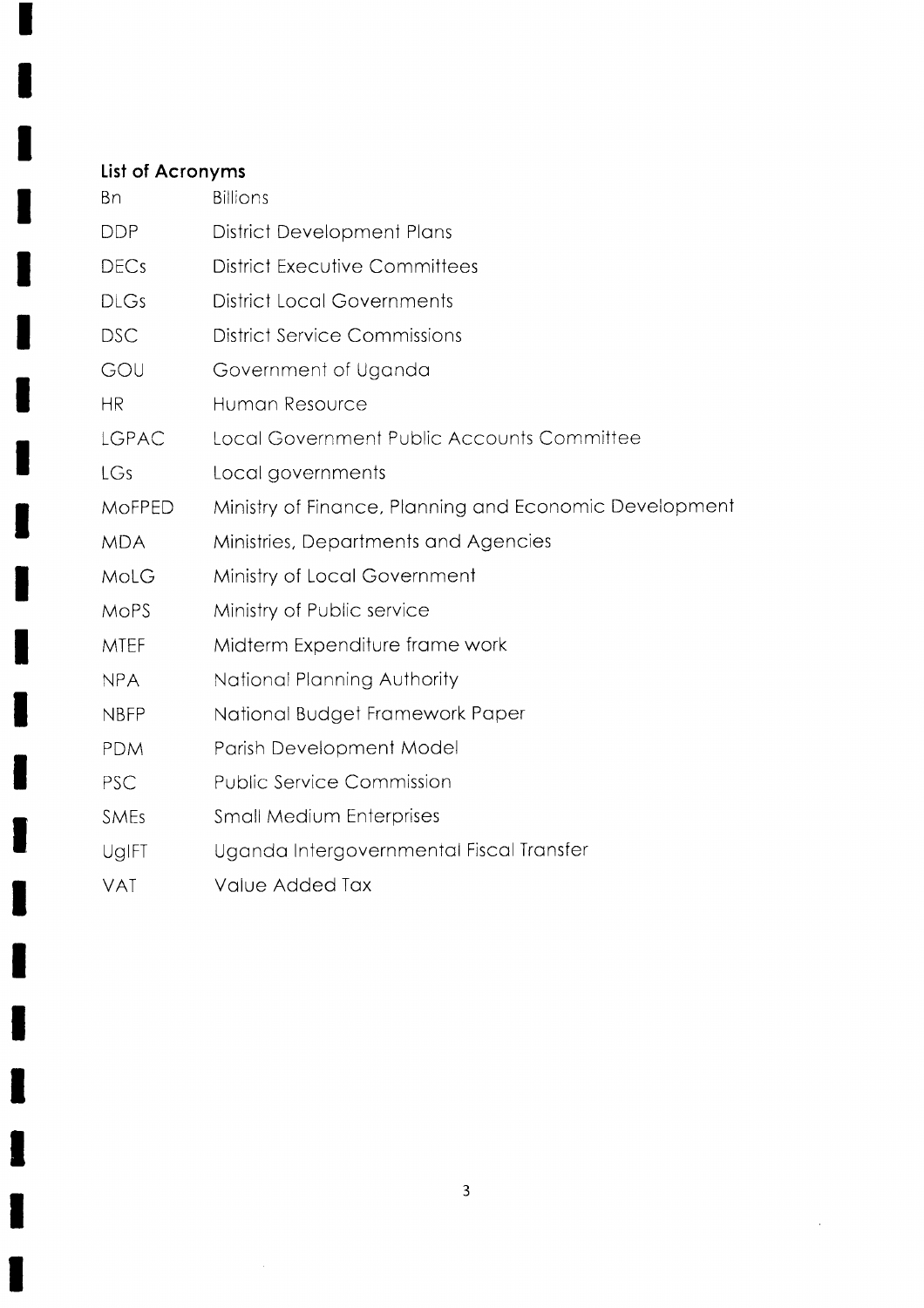# Chapter 1: Background to the Alternative Policy Statement.

#### Legal Provisions for Presenting Alternative Policy Statement  $1.1.$

Section 6E (2) of the Administration of Parliament (Amendment) Act, 2006 empowers Shadow Ministers to present Alternative Policy Statement on the floor of Parliament. Rule 147 Rules of procedure of Parliament allows Shadow Ministers to submit their Alternative Statement to Parliament by 29th day of March every year.

The Public Service has its programmes budgeted under the following votes: -

- Vote 005 Ministry of Public Service  $\mathbf{L}$
- $\parallel$ . Vote 146 Public Service Commission

#### $1.2.$ **Sector Overview**

The Public Service sector is charged with human resource functions. The Ministry of Public Service is mandated to develop, manage and supervise the implementation of human resource functions and structures for public servants. While Public Service Commission is mandated to appoint, promote and discipline persons holding public service offices. Over years, the public service entities have been characterised by corruption tendencies exhibited in ghost pay roll and ghost pension scums, failure to conduct appraisals for public servants causing performance issues, high numbers of civil servants in acting capacities, slow implementation of rationalization of government agencies, limited efforts to build the capacity of planning units within government, gender inequality in recruitment, non-existent District Service Commissions (DSC) in some District Local Governments (DLGs), salary imbalances among others.

This hinders the performance of persons and services delivery.

#### $1.3.$ **Statement Outline**

**Chapter 1:** This chapter provides legal provisions for the preparation of the Alternative Policy Statement by the Shadow Minister for Public Service

**Chapter 2:** This chapter provides analysis of the Ministerial Policy Statement for FY 2022/23

**Chapter 3:** This chapter provides the key emergency issues in Minister for Public Service and Key Proposed Alternatives

**Chapter 4: Summarises the Alternative Policy Statement**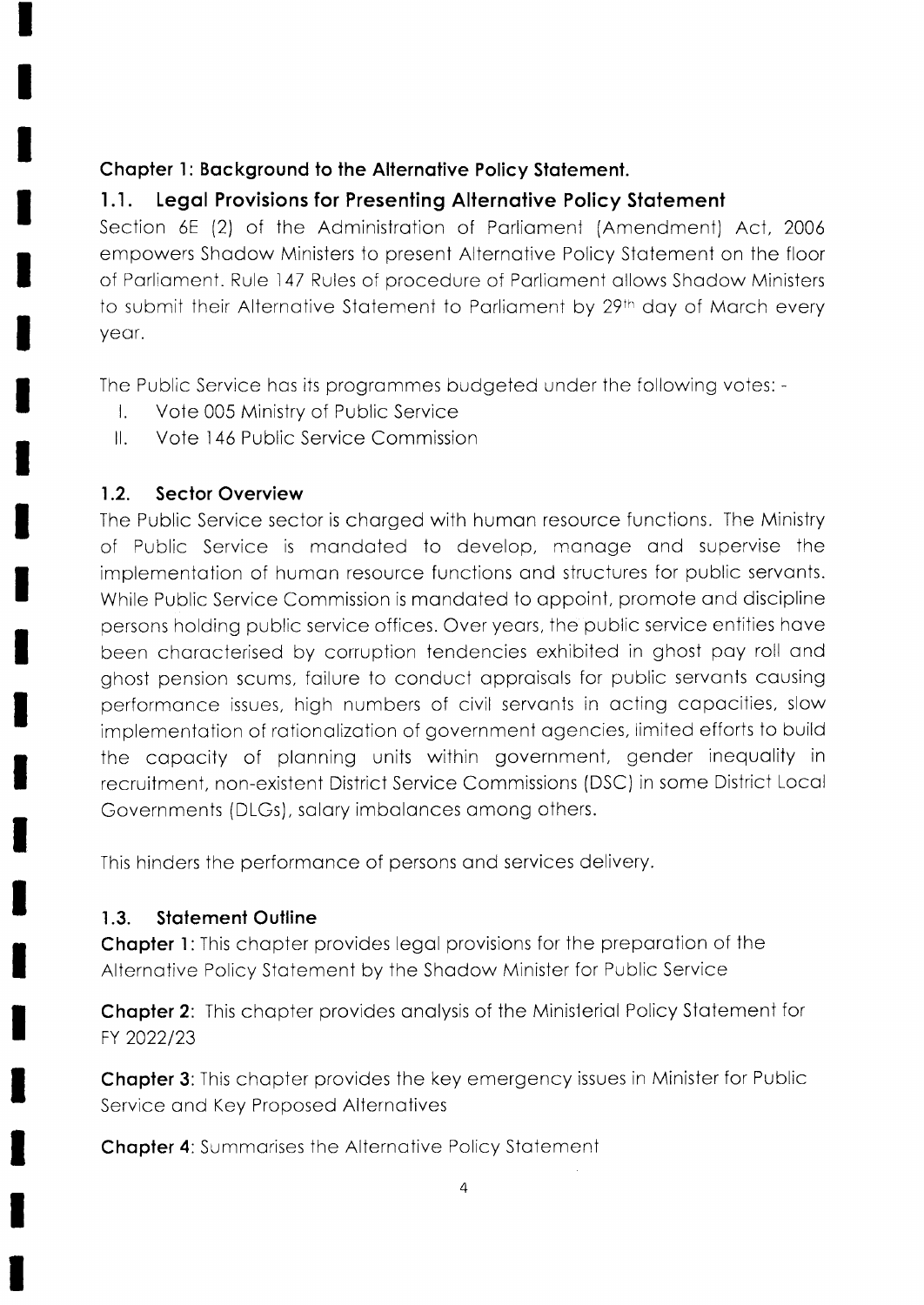# Chapter 2: Situational Analysis of Ministerial Policy Statement

# 2.1. Budget Analysis

#### $2.1.1.$ Overview of the Budget Allocation Trend and Projections for FY 2022/2023

The total resource envelope for the FY 2022/23 is projected at UGX. 43,083.2 billion, resources availed to implement planned vote interventions are as follows.

|                | S/N Vote      | Entity                     | <b>FY2022/23 (Billions)</b> |
|----------------|---------------|----------------------------|-----------------------------|
| $\blacksquare$ | - I Vote 00.5 | Ministry of Public Service | 26.989                      |
|                | Vote 146      | Public Service Commission  | 10.145                      |

### **Source: MoFPED**

# 2.1.2. MTEF Budget Allocations for FY 2022/23-27

| Ministry of<br><b>Public Service</b> | Wage<br>(Bns) | Non-Wage<br>(Bns) | Domestic<br>Financing<br>(Bns) | External<br>Financing<br>(Bns) | Total<br>(Bns) |
|--------------------------------------|---------------|-------------------|--------------------------------|--------------------------------|----------------|
| FY 2022/23                           | 4.022         | 20.019            | 26.989                         | 0                              | 26.989         |
| FY 2023/24                           | 4.022         | 20.019            | 2.948                          | $\Omega$                       | 26.989         |
| FY 2024/25                           | 4.022         | 20.019            | 2.948                          | 0                              | 26.989         |
| FY 2025/26                           | 4.022         | 20.019            | 2.948                          | $\overline{O}$                 | 26.989         |
| FY 2026/27                           | 4.022         | 20.019            | 2.948                          | $\overline{0}$                 | 26.989         |
| <b>Public Sancce Commission</b>      |               |                   |                                |                                |                |

# ilic Service Commission

| FY 2026/27 | 3 27 A | $-5.59$  | 10 145 |        |
|------------|--------|----------|--------|--------|
| FY 2025/26 | 3 27 A | $-5.59$  | 10 145 | 10.145 |
| FY 2024/25 | 3 274  | .5.59 i  | IO 145 | IO 145 |
| FY 2023/24 | 3 274  | $-5.59.$ | 10 145 | (1145  |
| FY 2022/23 | 3.274  | 5.591    | 10 145 | (1145  |

### Source: MoFPED

In the next five years, Government has no plans of increasing the budget of public service on all components of wage, non-wage, and total Allocations from 2022 to 2027. There is no allocations for development for both Ministry Of Public Service and Public Service Commission.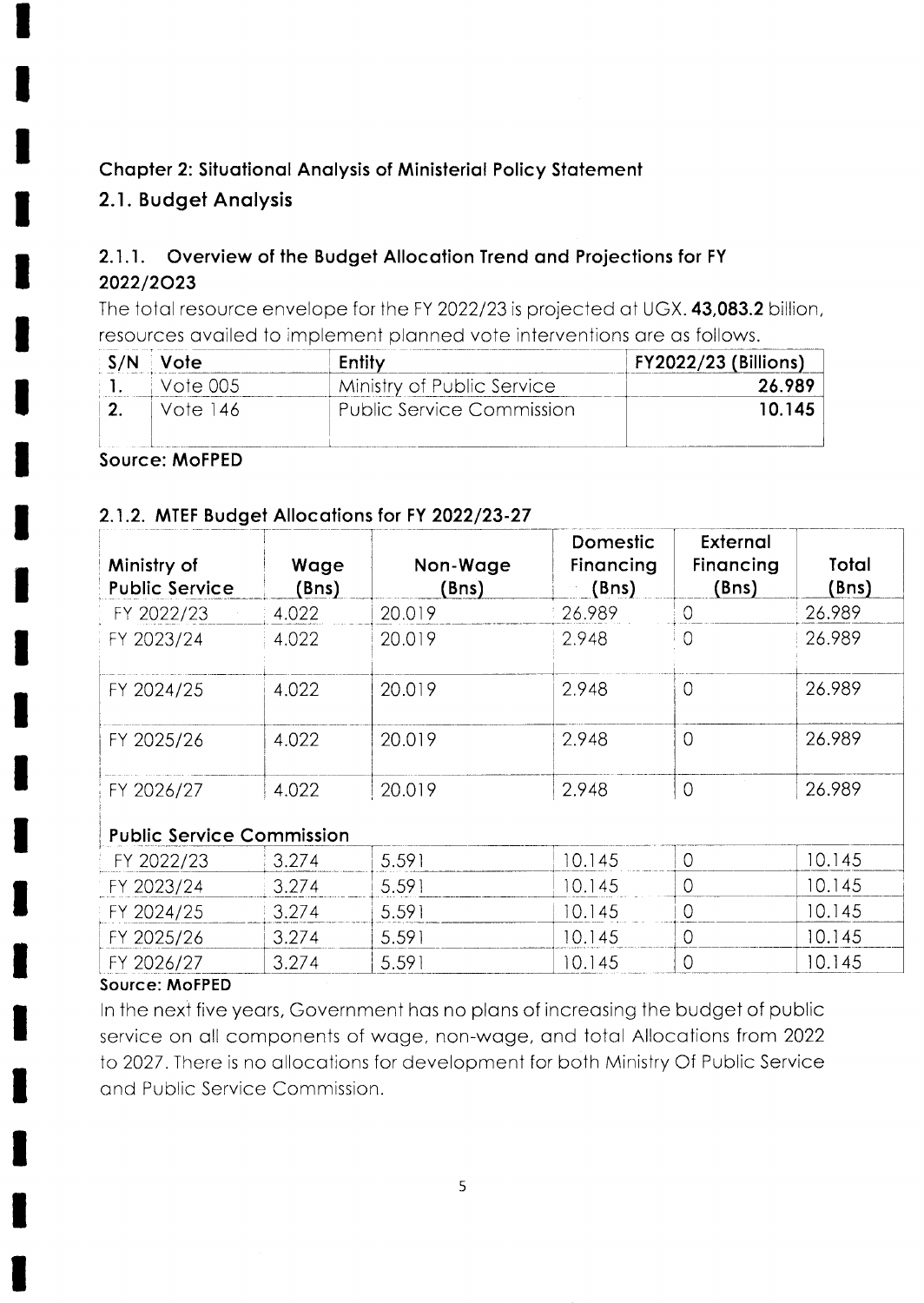| s/n                           | Programme                                     | Sub programmes                            | Recurrent<br>(Billions)<br><b>SHs</b> | Develop<br>ment<br>(Billions)<br><b>SHs</b> |
|-------------------------------|-----------------------------------------------|-------------------------------------------|---------------------------------------|---------------------------------------------|
| Public<br>Service             | <b>Public Sector</b><br><b>Transformation</b> | Strengthening Accountability              | 5.642                                 | O                                           |
|                               |                                               | Human resource Management                 | 13.612                                | 2.948                                       |
|                               |                                               | Government Structures and<br>Systems      | 4.792                                 | $\circ$                                     |
| Public<br>Service<br>Commissi | <b>Public Sector</b><br><b>Transformation</b> | Strengthening Accountability              | 0.703                                 | $\overline{O}$                              |
| on                            |                                               | Human resource Management                 | 2.893                                 | 1.281                                       |
|                               |                                               | Government Structures and<br>Systems      | 2.281                                 | O                                           |
|                               |                                               | Decentralization and local<br>recruitment | 0.188                                 | $\overline{0}$                              |

# 2.1.3. Analysis of Key Public Service Sector Programmes.

#### Source: MoFPED

Only 10.9% of the total budget for Ministry of Public service is going towards development and 89% is allocated for recurrent expenditures. Only% has been directed towards development for Public service Commission.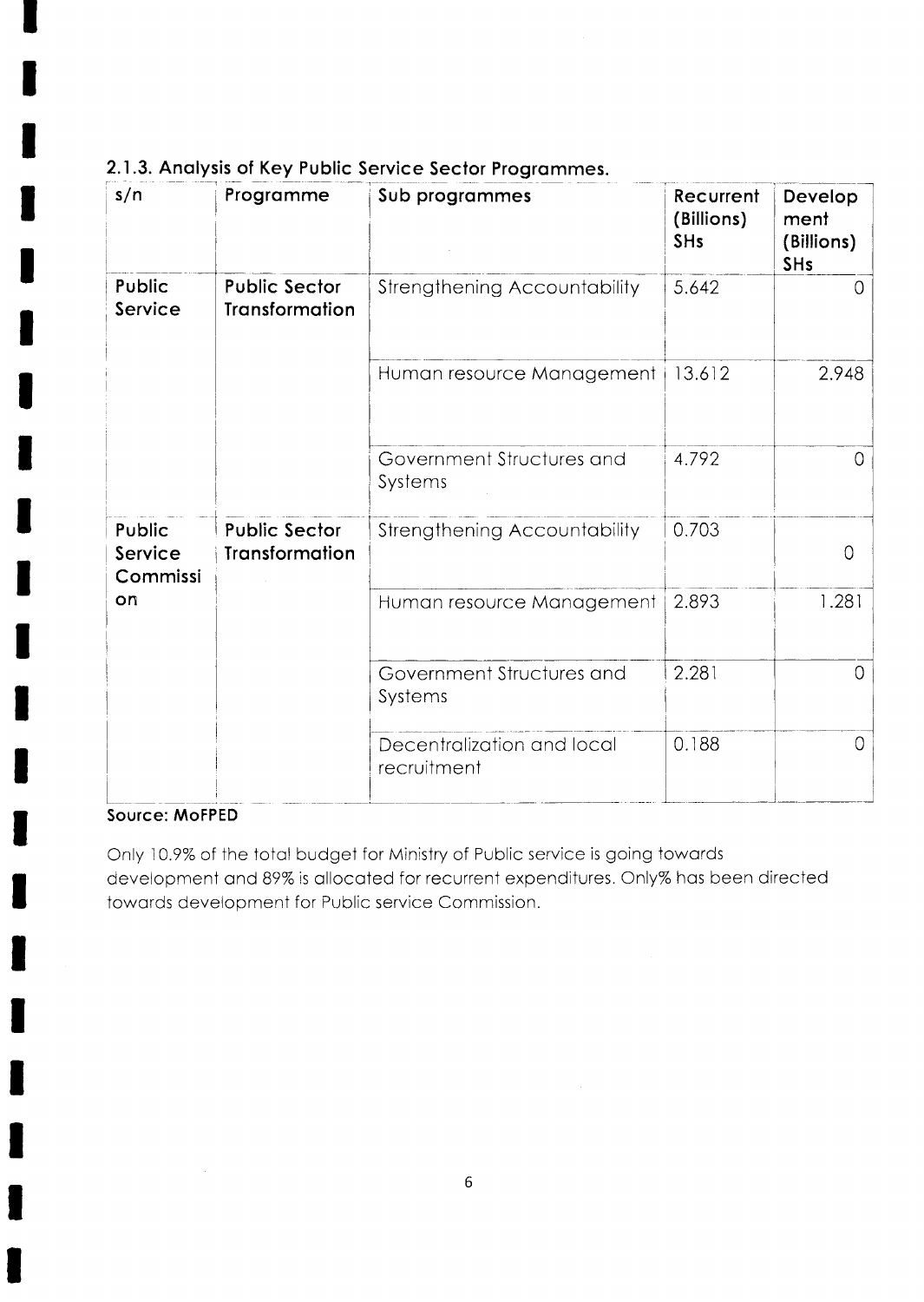| s/n | Programme                                          | Sub programmes                                                                                                                                       | <b>NDPiii</b>   | <b>Budget</b><br>FY 2022/23<br>(billions) |
|-----|----------------------------------------------------|------------------------------------------------------------------------------------------------------------------------------------------------------|-----------------|-------------------------------------------|
|     | $\mathord{\vdash}$ Public Sector<br>Transformation | Strengthening Accountability<br>Government Structures and Systems<br>Human Resource Management<br>Decentralization and Local Fconomic<br>Development | Not<br>indicate | 6.065                                     |

### 2.1.4. Sector Compliance to NDP III

# 2.1.5. Compliance With The Parliamentary Recommendations on The NBFP For FY 2022/23.

- a) Parliament recommended the Government to avail the Public Service Commission Shs. 1.2bn for the upgrade of the e-recruitment system
- b) Parliament recommended additional 0.8bn provided to the Public Service Commission to acquire land for construction of office block.
- c) Parliament recommended an increment in the wage bill of Public Service Commission so as to fill the existing vacancies.
- d) Parliament recommended Government to provide shs.127 million to the Public Service Commission to induct the newly appointed member of the 10 city Service commissions.

# 3. Emerging Issues and Proposed Alternatives.

#### Delayed Rationalization of Government agencies. i.

In 2018 Government undertook a reform to rationalise her agencies and public expenditure with a view of eliminating structure ambiguities, functional duplications and overlaps, wasteful expenditures and realising savings which could be used to facilitate other critical public services<sup>1</sup>. However, to date only the Ministry of Science and Technology has been dissolved while Rural Electrification Agency has been transferred to the ministry of energy. Rationalisation in other ministries and Agencies hasn't taken place. A process which has been over taken by events according to the agreed work plan.

# Alternative Proposition.

Parliament should summon the Ministry of Public Service to provide an update and comprehensive road map of the proposed rationalisation. Government should fast track the rationalisation process to stop the uncertainty that currently exists in a number of government agencies and is affecting staff performance and commitment to work i.e. diplomatic relations and pending contracts.

<sup>1</sup> MoPS, 2021. Letter from PS to Accounting officers dated 19th April 2021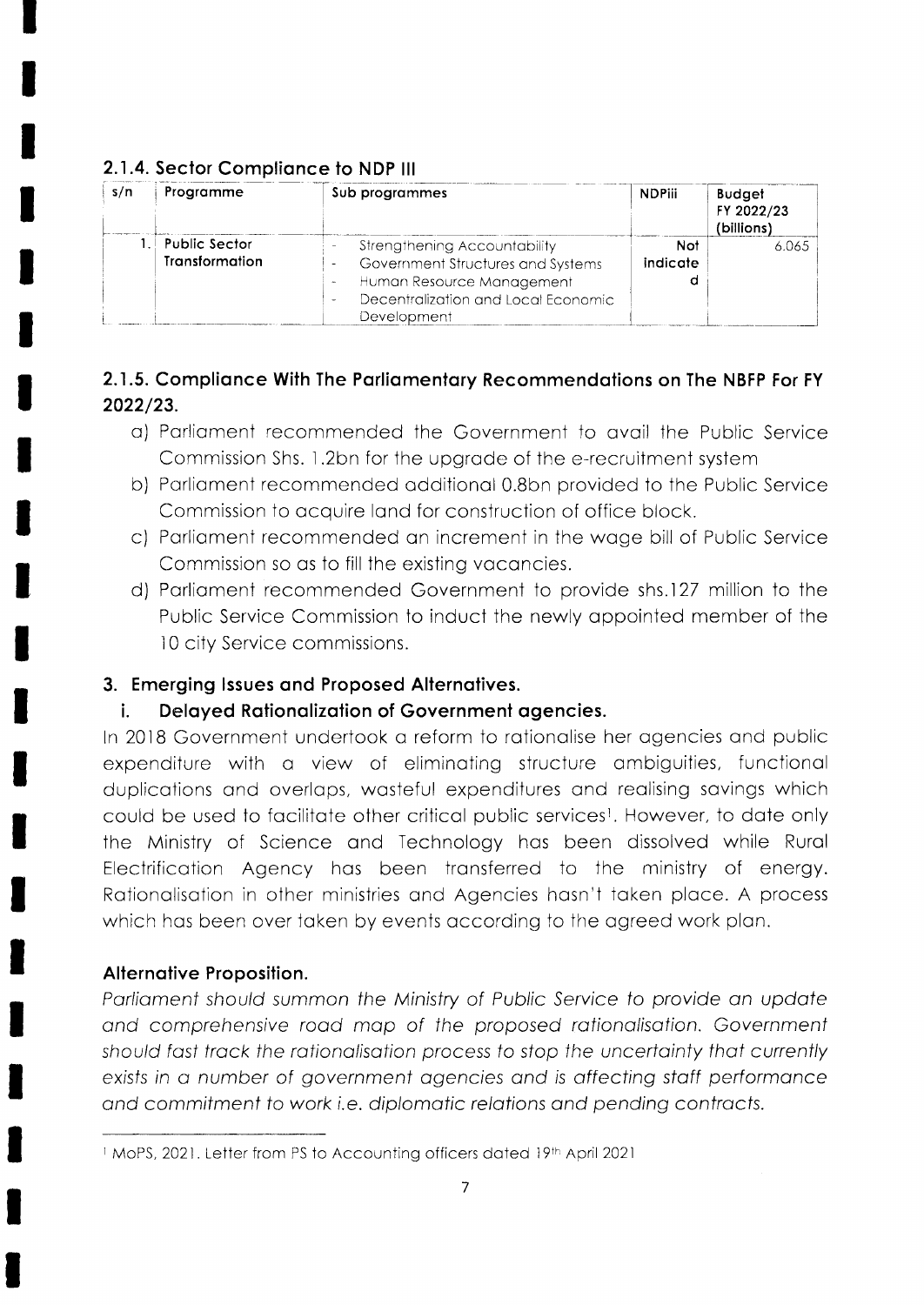### ii. Non-Functionality of District/City Service Commissions.

Section 54 of the Local Government Act provides that there shall be a District Service Commission for each district.<sup>2</sup> Out of the 135 District Service Commissions and 10 City Service Commission, only 26 District Service Commission of Buikwe, Bunyongobu, Buyende. Butolejo, lgongo, Koborole, Kolongolo, Konungu, Kibogo, Kisoro, Kotindo, Kyenjojo, Lyotonde, Mbororo, Mubende, Nopok, Nwoyo, Omoro, Packwach, Rubanda, Rukiga, Yumbe, Obongi, Rwampara, Masaka and Sironko are fully functional and constituted as per Ministry of Public service Report to the Committee of Public Service ond Locol Government of Porlioment of Uganda.<sup>3</sup> Non functionality of the service commissions leads to low work quality, employee stress ond hinders service delivery os entilies struggle io fulfil their full mandate. Local Governments and Cities continue to grapple with the issue of vacant positions largely attributed to non-functionality of the service commissions ond non-existence of District Service Boords thot ore required to recruit in order to fill the vacant positions, this has worsened the staffing gaps in Local governments. Low Stoffing levels in the LGs is one of the mojor reosons for the poor performonce of LGs on various deliverables, for instance staffing of District Engineers stands at 19% for DLGs and 26% for MLGs<sup>4</sup>.

#### Alternotive Proposition.

To support operations of District/City service commissions, Local Governments should budget for adequate funds to support operations of Service Commissions as they play a critical role. Parliament should task MoLG, MoPS and Public service commission to support oll the LG occounting officers io estoblish District/City service commissions however accounting officers who fail to setup District/City service commissions should be penalised.

### iii. Limited Efforts fo Build the Copocity of Plonning Units Within Government

There is failure by planning units of various entities to fully quantify planned outputs. This was attributed to the absence of a Monitoring and Evaluation (M&E) function to review work plans and the information entered in the Performance Budgeting System (PBS) by the plonners. Addiiionoily 44% of DLGs lock plonners

<sup>&</sup>lt;sup>2</sup> Ministry of Local government, 1997. "Local Government Act, 1997"

<sup>&</sup>lt;sup>3</sup> Ministry of Public Service, 2021. Public Service Report.

<sup>1</sup>CPM, 2020. Locol Government monogement of service delivery performcnce ossessment synthesis report June 2021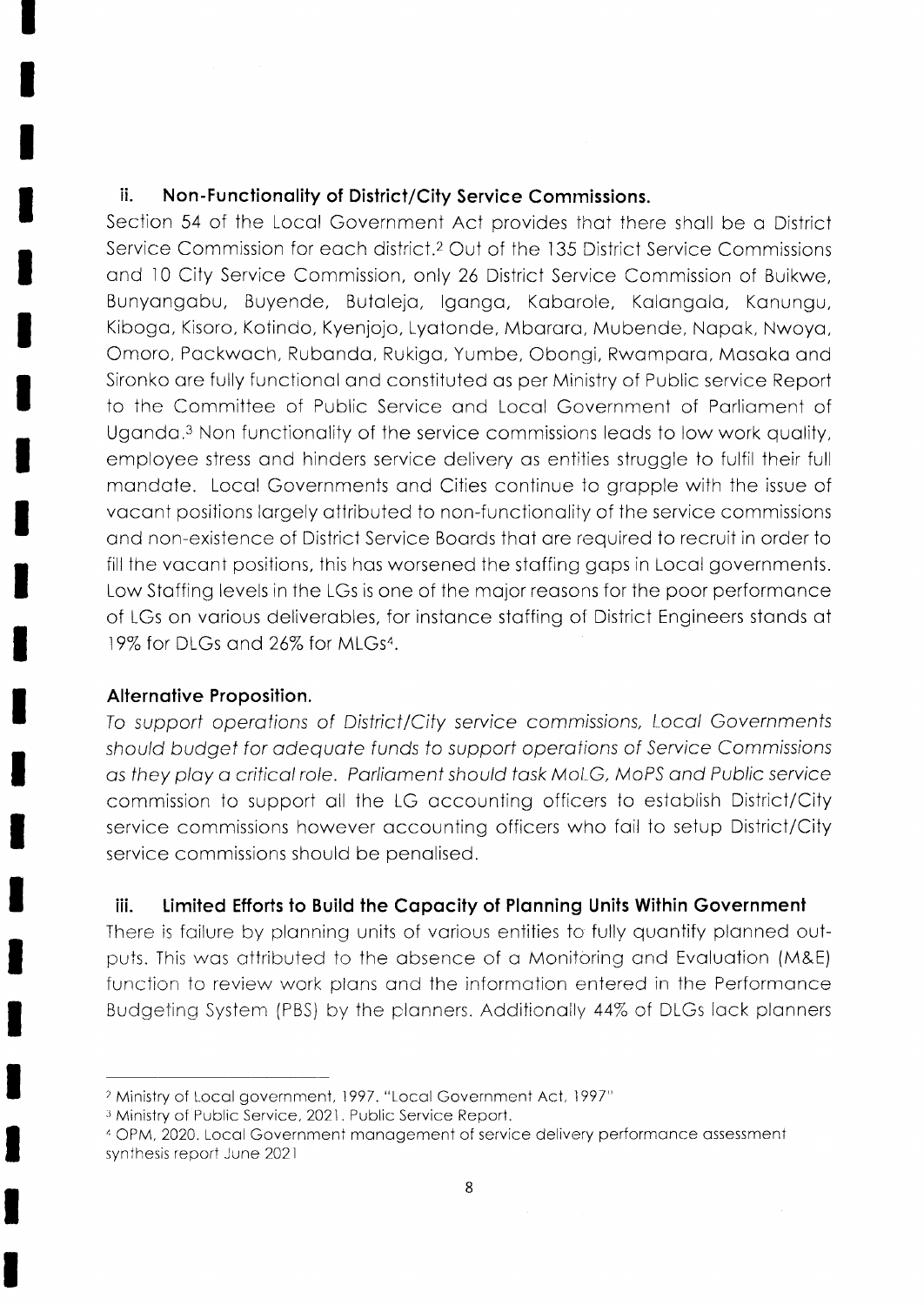and 62 of MLGs also lack planners<sup>5</sup>. Non-quantification of outputs/activities makes it difficult to assess the extent to which the entities undertake implementation of the planned activities. This has largely been attributed to limited funding to the Public Service Commission to enable it to fully recruit in all vacant positions in the country.

### **Alternative Proposition**

National Planning Authority (NPA) should work with Ministry of Public service (MoPS) to ensure that all entities have planners recruited additionally government should also consider recruitment of Monitoring and evaluation officers at Local Government to support the planners. Government should task Ministry of Finance Planning and Economic Development to conduct refresher of planners on the Performance Budgeting System and Programme based Budgeting.

#### iv. Pension Irregularities.

Ministry of finance in a communication to all accounting officers noted with concern that some retired staff are still facing difficulties in accessing their retirement benefits of pension and gratuity despite the decentralization of the management payroll in respective institutions leaving pensioners discontented and dissatisfied with the system that led to accumulation of arrears. Some votes were deliberately inflating gratuity figures, payment of pension and gratuity arrears that are contrary to those cleared for payments, payment of ghost pensioners, some officers are soliciting for bribes from pensioner and have deliberately refused to process pay out for verified pension and gratuity arrears. Some accounting Officers attributed the shortcoming to mainly mismatch of data between NIRA and IPPS interfaces, Delayed access to the pension payroll leads to poor wellbeing of the affected retirees as well as accumulation of pension arrears. This frustrates the efforts in achieving social Protection of the retirees.

Old age poverty is still a major challenge in Uganda and sub-Sahara Africa. UNICEF indicates that over 85% older persons in rural areas live in chronic poverty. According to World Bank development indicators of 2020, the Gross Domestic Saving of Uganda as a percentage of GDP was at 19.241%. This makes aging a

<sup>5</sup> Ibid

<sup>6</sup> Trading Economics, 2022. Uganda-Gross Domestic Savings (%) of GDP.

https://tradingeconomics.com/uganda/gross-domestic-savings-percent-of-gdp-wb-

data.html#:~:text=Gross%20domestic%20savings%20(%25%20of%20GDP)%20in%20Uganda%20w as%20reported.compiled%20from%20officially%20recognized%20sources. Last accessed 25th feb 2022.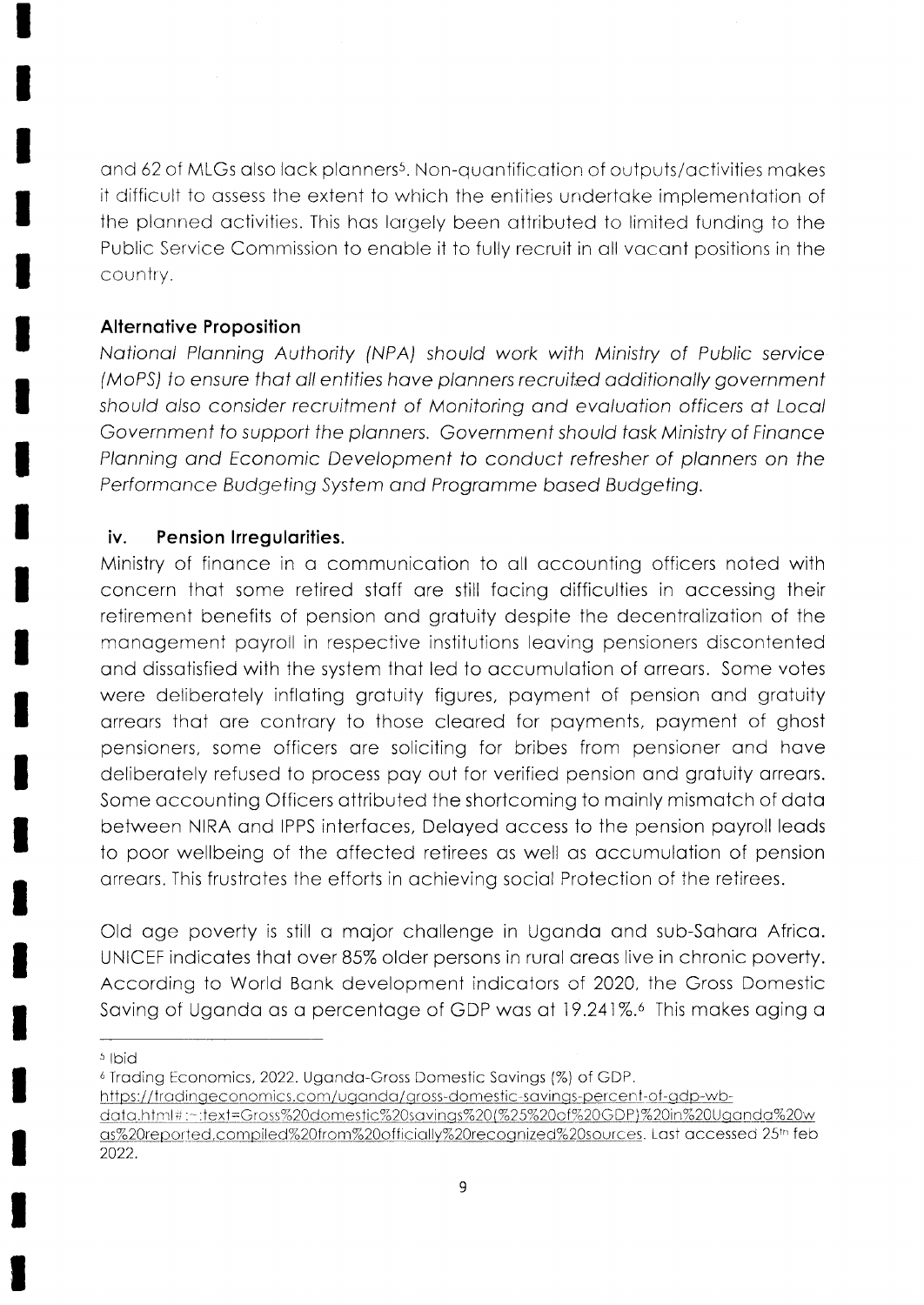big challenge to Uganda since the saving culture is very low both for formal and informal sector. The government enacted the Pensions Act of 1946 and NSSF Act to establish regulations to grant pensions, gratuities and other allowances that would elevate old age poverty through a decentralised process. However, the process of accessing pension by public servants remains a challenge to date.

### **Alternative Proposition**

NIRA and the ministry of public service IPPS should be interlinked so as to identify any data mismatch well before retirement such that personnel are made aware and asked to rectify the information mismatch. Decentralization of pension payment should be strengthened to ensure timely payment of pensions and gratuities. Special appraisals and audits should be conducted on pension officers and touch penalties sanctioned for anomalies.

#### **Gender Concerns In Public Service**  $\mathsf{V}$ .

The Ministry of Public Service (MoPS) is responsible for providing strategic and managerial leadership on all matters of human resource in Uganda's Public Service at the national and local government levels. This mandate is fulfilled by formulating and implementing enabling laws and policies; and sustaining, managing and overseeing systems, procedures and staffing structures of the entire Public Service. The Ministry of Public Service and the Public Service Commission (PSC) are responsible for ensuring the mainstreaming of gender and equity considerations in matters of recruitment, induction, remuneration, mentoring, capacity development, promotion, deployment, performance assessments, human resource planning, and discipline. At the LG level, the human resource managers under the Chief Administrator Officers' (CAOs) Office, and the District Service Commissions (DSC) in LGs undertake the human resources management responsibilities. The PSC, as well as the MoPS provide technical guidance, and support, monitoring of compliance with policies, laws, and regulatory and practice frameworks.<sup>7</sup>. However, there is inequitable benefits from the payroll between women and men. The assessment of the decentralized payroll reforms in FY 2018/19, showed that men still dominate most positions in the Public Service (August 2019 payrolls). Women make up 37% of the Public Service, whereas the men take up 63% of the positions. Also there is still limited knowledge among HR Specialists and line managers about relevant gender policies, lack of

https://budget.go.ug/sites/default/files/BMAU%20G-E%20Policy%20Brief%205-19-Gender%20and%20Equity%20Responsiveness%20in%20the%20Ministry%20of%20Public%20Service.%20What%20 were%20the%20interventions%20for%20FY%202018-19.pdf